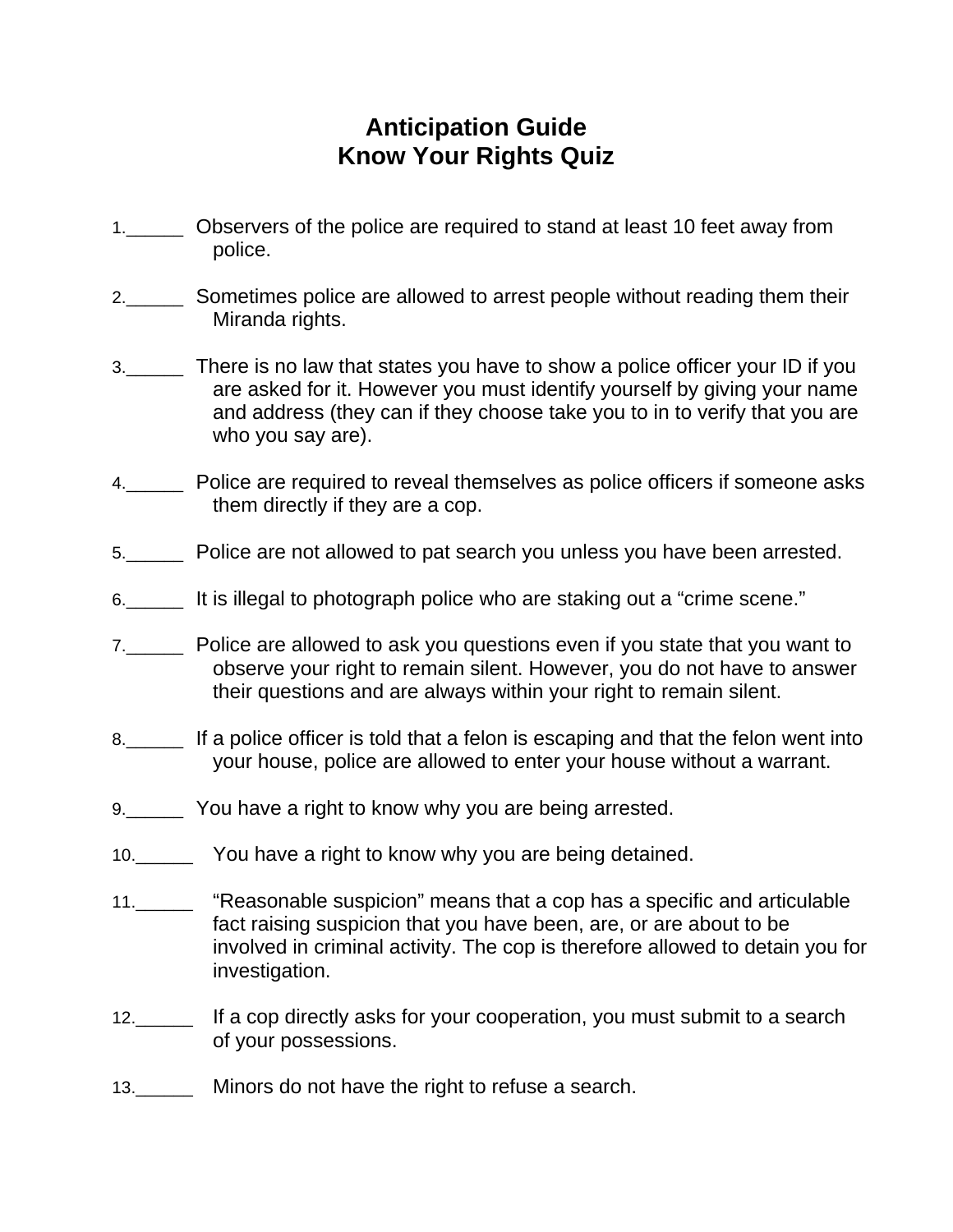**Answer Key:** Additional Information About the Answers are in CAPS and **Bold** Underneath the Questions. HAVE STUDENTS DO THE QUIZ BEFORE THE LESSON AND THEN AFTER THE LESSON HAVE THEM REVIEW IT AND SEE IF THEY CHANGE THEIR ANSWERS.

## **Anticipation Guide Know Your Rights Quiz**

- 1. **F** Observers of the police are required to stand at least 10 feet away from police. **THERE IS NO DESIGNATED AMOUNT OF SPACE THAT YOU ARE REQUIRED TO MAINTAIN BETWEEN YOURSELF AND THE POLICE. WE DO NOT RECOMMEND STANDING CLOSER THAN ARMS LENGTH and IF AN OFFICER ASKS YOU TO BACK UP YOU MUST RESPOND TO THEIR VERBAL COMMANDS. YOU CAN SAY "OFFICER I AM DO NOT MEAN TO INTERFERE I AM JUST HERE TO OBSERVE" and TAKE A STEP BACK.**
- 2. **T** Sometimes police are allowed to arrest people without reading them their Miranda rights. **CONTRARY TO WHAT WE SEE ON TV, THE ONLY TIME OFFICERS ARE REQUIRED BY LAW TO READ SOMEONE THEIR RIGHTS IS AFTER THEY HAVE MADE AN ARREST AND WANT TO CONTINUE QUESTIONING THE PERSON. OFTEN TIMES THEY HAVE COLLECTED ENOUGH INFORMATION DURING A CONSENSUAL STOP OR DETENTION THAT THEY DO NOT NEED TO QUESTION THE PERSON FURTHER.**
- 3. **T** There is no law that states you have to show a police officer your ID if you are asked for it. However you must identify yourself by giving your name and address (they can if they choose take you to in to verify that you are who you say are).
- 4. **F** Police are required to reveal themselves as police officers if someone asks them directly if they are a cop. **THE POLICE DO NOT HAVE TO IDENTIFY THEMSELVES AS LAW ENFORCEMENT. IT IS ILLEGAL TO IDENTIFY AN OFFICER WHO IS WORKING UNDERCOVER.**
- 5. **F** Police are not allowed to pat search you unless you have been arrested. **OFFICERS MAY PAT SEARCH SOMEONE DURING A DETENTION FOR OFFICER SAFETY. THEY ARE ONLY TO PAT THE OUTSIDE OF THE CLOTHING TO FEEL FOR WEAPONS AND NOTHING ELSE. IF SOMEONE GIVES CONSENT TO BE SEARCHED DURING A CONSENTUAL STOP OR DETENTION THEN THEY WILL SEARCH YOUR POCKETS.**
- 6. **F** It is illegal to photograph police who are staking out a "crime scene." **YOU MAY NOT CROSS THE YELLOW TAPE OF A CRIME SCENE BUT YOU MAY VIDEO TAPE AND DOCUMENT WHAT OFFICERS ARE DOING WITHIN THE CRIME SCENE ON THE OTHER SIDE OF THE TAPE**